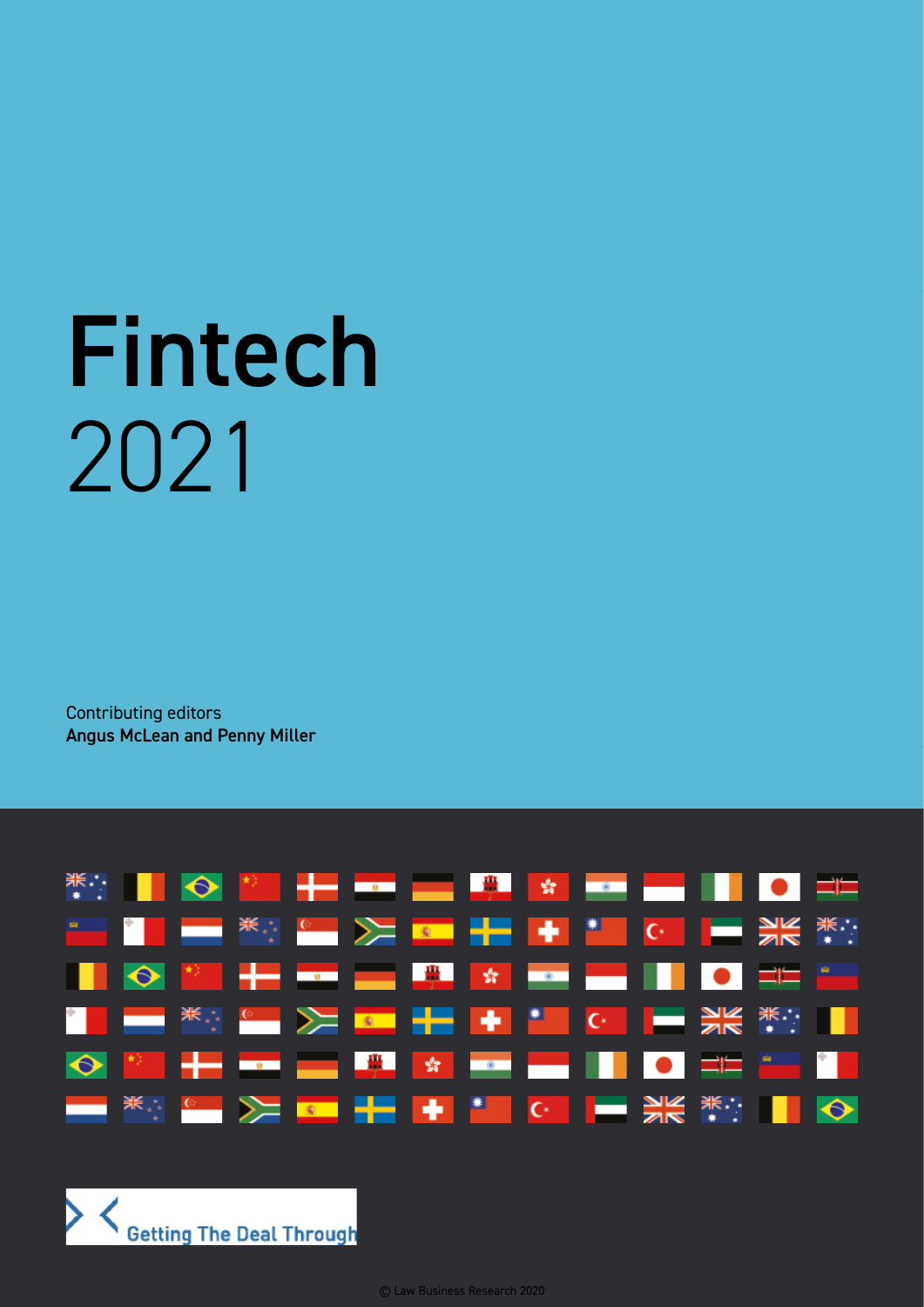#### Publisher

Tom Barnes tom.barnes@lbresearch.com

**Subscriptions** Claire Bagnall claire.bagnall@lbresearch.com

#### Senior business development manager Adam Sargent

adam.sargent@gettingthedealthrough.com

#### Published by

Law Business Research Ltd Meridian House, 34-35 Farringdon Street London, EC4A 4HL, UK

The information provided in this publication is general and may not apply in a specific situation. Legal advice should always be sought before taking any legal action based on the information provided. This information is not intended to create, nor does receipt of it constitute, a lawyer– client relationship. The publishers and authors accept no responsibility for any acts or omissions contained herein. The information provided was verified between June and August 2020. Be advised that this is a developing area.

© Law Business Research Ltd 2020 No photocopying without a CLA licence. First published 2016 Fifth edition ISBN 978-1-83862-339-5

Printed and distributed by Encompass Print Solutions Tel: 0844 2480 112



## **Fintech** 2021

Contributing editors Angus McLean and Penny Miller Simmons & Simmons LLP

Lexology Getting The Deal Through is delighted to publish the fifth edition of *Fintech*, which is available in print and online at www.lexology.com/gtdt.

Lexology Getting The Deal Through provides international expert analysis in key areas of law, practice and regulation for corporate counsel, cross-border legal practitioners, and company directors and officers.

Throughout this edition, and following the unique Lexology Getting The Deal Through format, the same key questions are answered by leading practitioners in each of the jurisdictions featured. Our coverage this year includes new chapters on Australia, Brazil, Denmark, Egypt, Liechtenstein, Malta, New Zealand and Turkey.

Lexology Getting The Deal Through titles are published annually in print. Please ensure you are referring to the latest edition or to the online version at www.lexology.com/gtdt.

Every effort has been made to cover all matters of concern to readers. However, specific legal advice should always be sought from experienced local advisers.

Lexology Getting The Deal Through gratefully acknowledges the efforts of all the contributors to this volume, who were chosen for their recognised expertise. We also extend special thanks to the contributing editors, Angus McLean and Penny Miller of Simmons & Simmons LLP, for their continued assistance with this volume.



London August 2020

Reproduced with permission from Law Business Research Ltd This article was first published in September 2020 For further information please contact editorial@gettingthedealthrough.com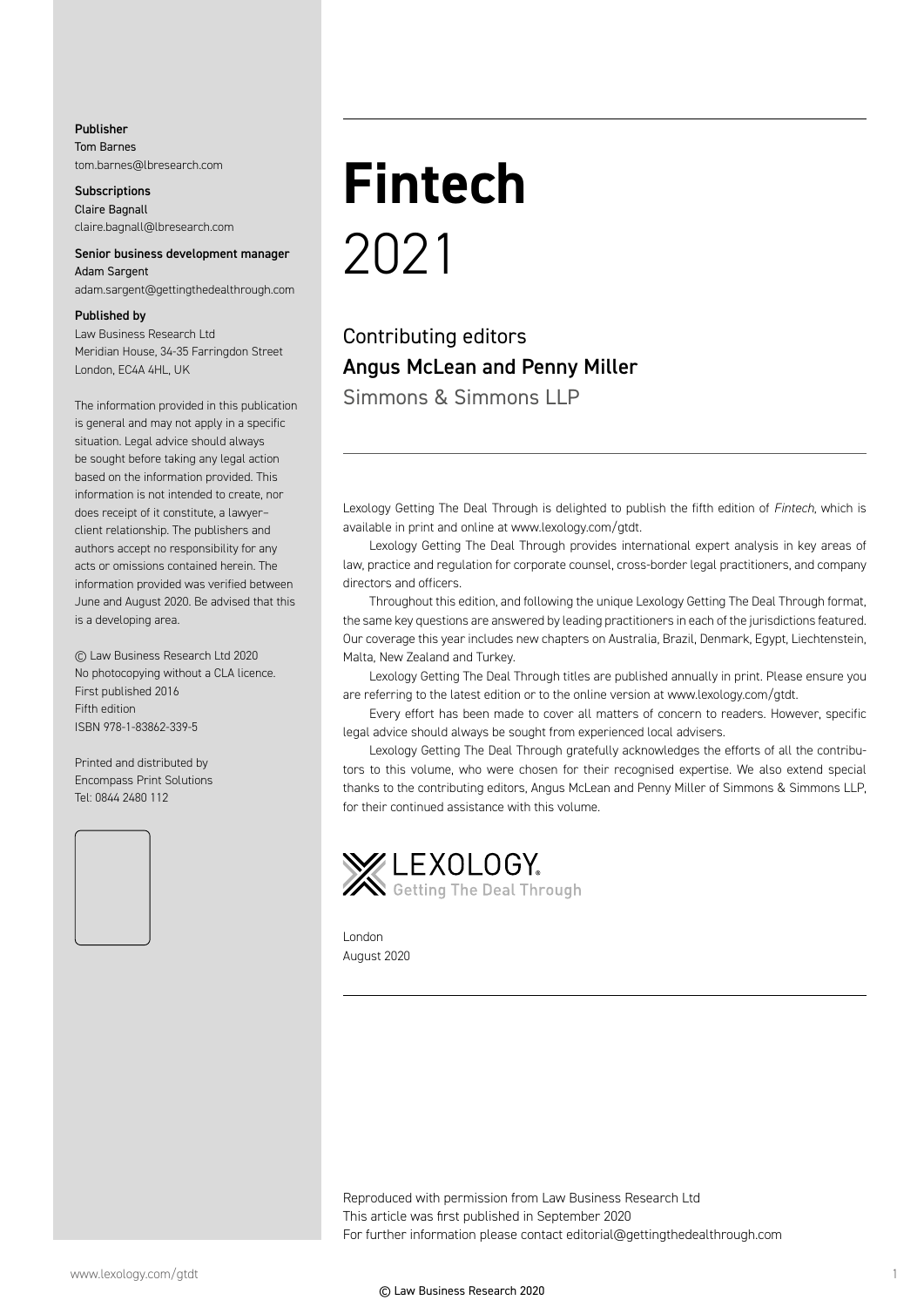### **Contents**

#### **Introduction 5**

| Angus McLean and Penny Miller |
|-------------------------------|
| Simmons & Simmons LLP         |

#### **Australia 6**

Michael Bacina, Andrea Beatty, Tim Clark, Will Fennell, Sarah Johnson, Tim O'Callaghan and Andrew Rankin Piper Alderman

#### **Belgium 17**

Vincent Verkooijen, Jérémie Doornaert, Martin Carlier, Dimitri Van Uytvanck and Marc de Munter Simmons & Simmons LLP

#### **Brazil 28**

Nei Zelmanovits, Thais De Gobbi, Pedro Nasi, Vicente Braga, Érica Yamashita, Diego Gualda, Vinicius Costa and Alina Miyake Machado Meyer Advogados

| <b>China</b>                                                                                                                                                                    | 39 |
|---------------------------------------------------------------------------------------------------------------------------------------------------------------------------------|----|
| Jingyuan Shi                                                                                                                                                                    |    |
| Simmons & Simmons LLP                                                                                                                                                           |    |
| <b>Denmark</b>                                                                                                                                                                  | 48 |
| Rasmus Mandøe Jensen and Christian Scott Uhlig<br>Plesner Advokatpartnerselskab                                                                                                 |    |
| <b>Egypt</b>                                                                                                                                                                    | 57 |
| Mohamed Hashish                                                                                                                                                                 |    |
| Soliman, Hashish & Partners                                                                                                                                                     |    |
| Germany                                                                                                                                                                         | 64 |
| Christopher Götz, Dang Ngo, Elmar Weinand, Eva Heinrichs,<br>Felix Biedermann, Janine Marinello, Jochen Kindermann,<br>Martin Gramsch and Sascha Kuhn<br>Simmons & Simmons II P |    |
| Gibraltar                                                                                                                                                                       | 77 |
| David Borge, Kunal Budhrani and Peter Howitt<br>Ince                                                                                                                            |    |

#### **Hong Kong 84**

Ian Wood Simmons & Simmons LLP

#### **India 93**

Anuj Kaila and Stephen Mathias Kochhar & Co

| <b>Indonesia</b>                                                                                                                                  | 102 |
|---------------------------------------------------------------------------------------------------------------------------------------------------|-----|
| Winnie Rolindrawan and Harry Kuswara<br><b>SSEK Legal Consultants</b>                                                                             |     |
| <b>Ireland</b>                                                                                                                                    | 109 |
| Liam Flynn and Lorna Smith<br>Matheson                                                                                                            |     |
| Japan                                                                                                                                             | 117 |
| Akihito Miyake, Ken Kawai, Tomoyuki Tanaka and Asako Matsuo<br>Anderson Mori & Tomotsune                                                          |     |
| <b>Kenya</b>                                                                                                                                      | 125 |
| John Syekei, Dominic Indokhomi, Irene Muthoni and Mercy Mwaniki<br>Coulson Harney Advocates                                                       |     |
| Liechtenstein                                                                                                                                     | 134 |
| Thomas Nägele and Thomas Feldkircher<br>NÄGELE Attorneys at Law                                                                                   |     |
| <b>Malta</b>                                                                                                                                      | 142 |
| Leonard Bonello and James Debono<br>Ganado Advocates                                                                                              |     |
| <b>Netherlands</b>                                                                                                                                | 150 |
| Aron Berket, Jeroen Bos and Marline Hillen<br>Simmons & Simmons LLP                                                                               |     |
| <b>New Zealand</b>                                                                                                                                | 161 |
| Derek Roth-Biester and Megan Pearce<br>Anderson Lloyd Lawyers                                                                                     |     |
| <b>Singapore</b>                                                                                                                                  | 170 |
| Grace Chong, Jason Valoti, Calvin Tan, Benedict Tan, Marcus Teo,<br>Ng Aik Kai, Sun Zixiang, Low Si Rong and Seah Ern Xu<br>Simmons & Simmons JWS |     |
| <b>South Africa</b>                                                                                                                               | 181 |
| David Geral, Kirsten Kern, Livia Dyer, Claire Franklyn, Xolani Nyali<br>and Bright Tibane<br><b>Bowmans</b>                                       |     |
| <b>Spain</b>                                                                                                                                      | 194 |
| Alfredo De Lorenzo, Álvaro Muñoz, Carlos Jiménez de Laiglesia,<br>Ignacio González, Juan Sosa and María Tomillo                                   |     |

Simmons & Simmons LLP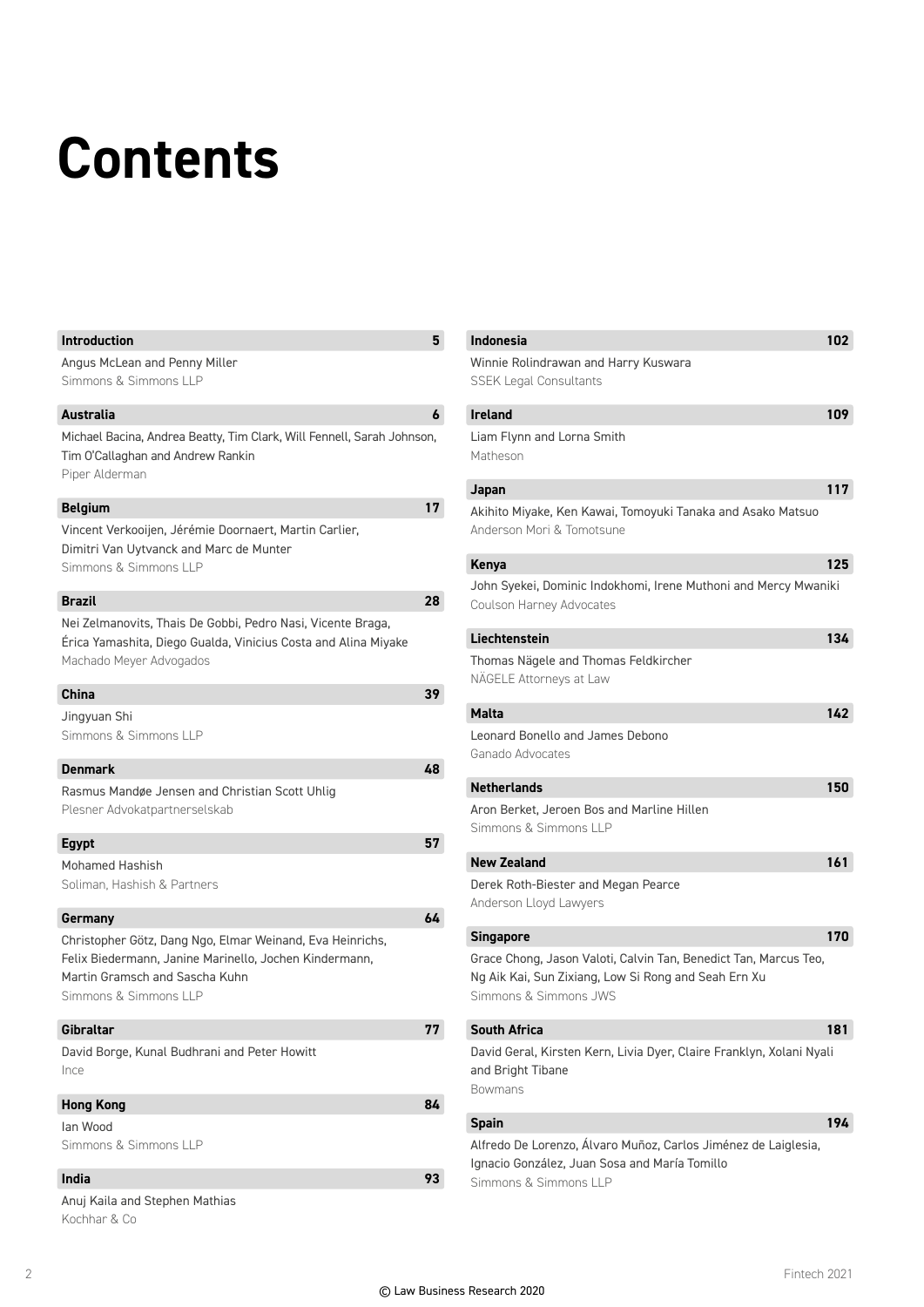| <b>Sweden</b>                                                                                                                                                                                                          | 203 |
|------------------------------------------------------------------------------------------------------------------------------------------------------------------------------------------------------------------------|-----|
| Emma Stuart-Beck, Caroline Krassén, Anton Sjökvist, Mikaela Lang,<br>Henrik Schön, Trine Osen Bergqvist, Nicklas Thorgerzon,<br>Karl-Hugo Engdahl, Maria Schultzberg, Viveka Classon<br>and Malin Malm Waerme<br>Vinge |     |
| <b>Switzerland</b>                                                                                                                                                                                                     | 212 |
| Clara-Ann Gordon and Thomas A Frick<br>Niederer Kraft Frey                                                                                                                                                             |     |
| <b>Taiwan</b>                                                                                                                                                                                                          | 220 |
| Abe T S Sung and Eddie Hsiung<br>Lee and Li Attorneys at Law                                                                                                                                                           |     |
| <b>Turkey</b>                                                                                                                                                                                                          | 230 |
| Cigdem Ayozger Ongun and Begum Erturk<br>SRP-Legal Law Firm                                                                                                                                                            |     |
| <b>United Arab Emirates</b>                                                                                                                                                                                            | 238 |
| Muneer Khan, Jack Rossiter and Raza Rizvi<br>Simmons & Simmons II P                                                                                                                                                    |     |
| <b>United Kingdom</b>                                                                                                                                                                                                  | 250 |
| Angus McLean, George Morris, Jo Crookshank, Kate Cofman-Nicoresti,<br>Olly Jones, Penny Miller and Peter Broadhurst                                                                                                    |     |

Simmons & Simmons LLP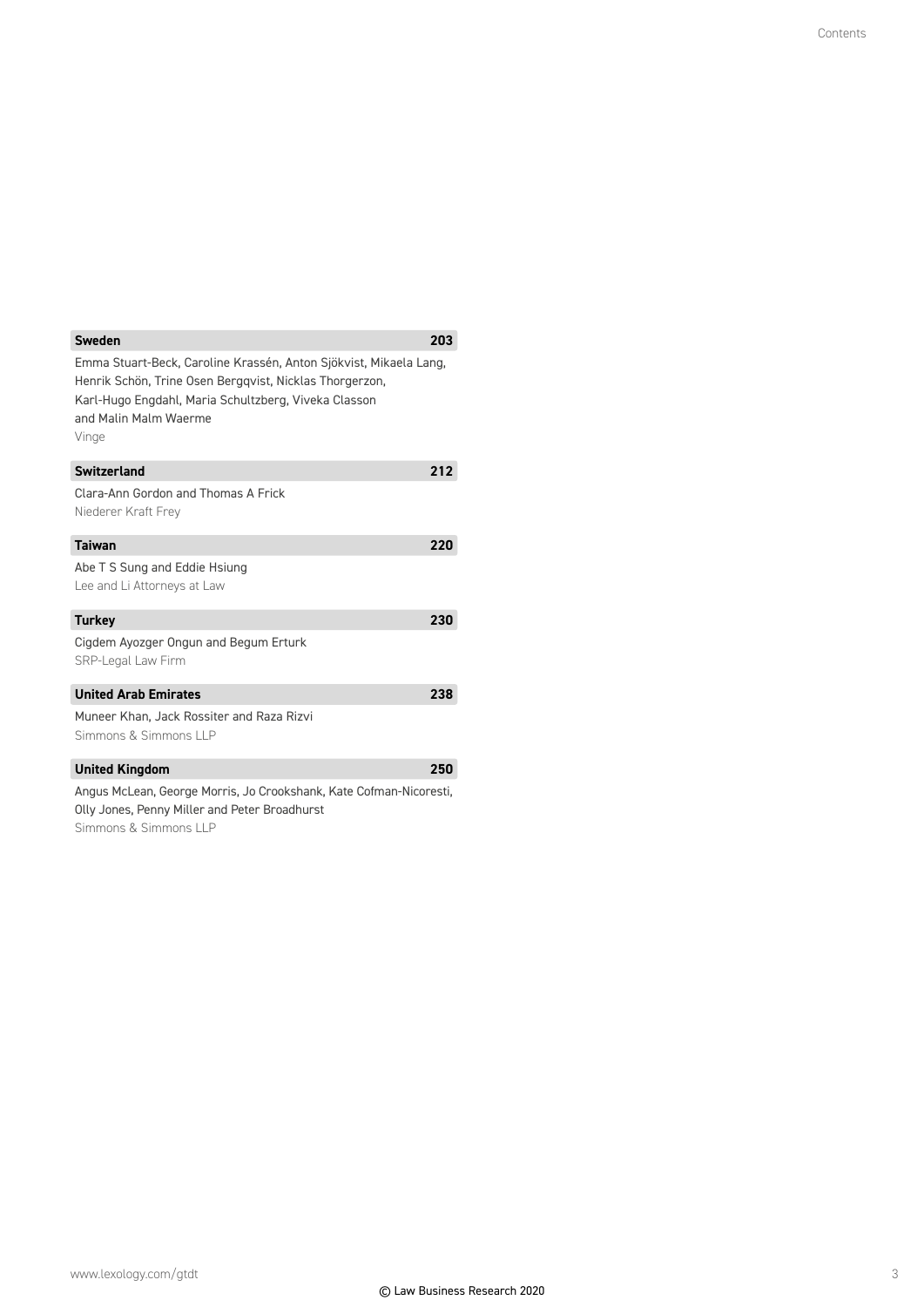### **Turkey**

Cigdem Ayozger Ongun and Begum Erturk SRP-Legal Law Firm

#### **FINTECH LANDSCAPE AND INITIATIVES**

#### **General innovation climate**

1 What is the general state of fintech innovation in your jurisdiction?

There is a dynamic fintech climate in Turkey and all areas of the market are ripe for investment. The fintech ecosystem in Turkey in 2019 was one of the most important areas, as eight fintech companies (ie, credit scoring, payment and e-money institutions) were launched, and, accordingly, they were partially or totally acquired by local and foreign fintech or technology companies.

In the Turkish fintech ecosystem there are services (ie, payment and e-money services, money transfer and remittance, bill payment and system operator services) that are regulated under Turkish law, while others (ie, lending and credit scoring, digital wallet and application programming interface providers) are not. However, in less than a year, new regulations with regard to open banking, equity and lendingbased crowdfunding entered into force. Therefore, the upcoming years are expected to contain more new developments in Turkish fintech law.

#### **Government and regulatory support**

2 Do government bodies or regulators provide any support specific to financial innovation? If so, what are the key benefits of such support?

In Turkey, investments have been supported pursuant to the Decision on State Aid in Investments brought into force with Decision of the Council of Ministers No. 2012/3305 and its Implementing Communiqué No. 2012/1; the Decision on Providing Project Based State Aid to Investments brought into force with Decision of the Council of Ministers No. 2016/9495; and Communiqué No. 30892 on the Code of Practice of Technology-Oriented Industrial Movements Programme (Communiqué No. 30892). Latest developments concern the Communiqué No. 30892: its amendments were published in the Official Gazette No. 30969 on, and were effective from, 5 December 2019.

Investment incentives are provided to all entities that meet the requirements pursuant to the above-mentioned laws and regulations. One of the purposes of the incentives is supporting high and medium-high technology investments that will provide technological transformation. Unlike many other information technology or e-commerce projects, fintech projects are more likely to benefit from R&D incentives because of the nature of fintech and its requirements, such as security, payment infrastructure, user experience and mobility.

During the establishment phase of fintech start-ups, there are alternatives, such as private incubation centres, techno-centres and collaboration offices, that may allow fintech start-ups to benefit from tax advantages. In addition to these investment incentive-focused regulations, fintech start-ups may also benefit from Technology Development

Law No. 4691 and its implementing regulation. This law provides lower corporate income tax, withholding tax, income tax exemptions, employer social security contribution support payments and value-added tax exemptions for fintech start-ups. Moreover, the Presidential Decree on State Incentives Provided to Investments, which entered into force on 7 August 2019, saw a recent amendment that scrapped large-scale infrastructure project investments from the incentive regime and introduced increased incentives for R&D activities and value-added technology production.

Besides this, government support may be seen in the 11th Development Plan of Turkey (the 11th Plan), which was published in the Official Gazette on 23 July 2019. The 11th Plan includes objectives directly related to the Turkish financial technology ecosystem.

Finally, the Amendment to the Law on Payment and Securities Settlement Systems, Payment Services and Electronic Money Institutions (the Amendment), in line with the requirements of the Payment System Services Directive II (Directive 2015/2366), entered into force on 1 January 2020. The Amendment set forth a provision of the establishment of the Turkish Payment Services and Electronic Money Association (the Association), which entered into force on 22 May 2020. Accordingly, all payment and electronic money institutions are required to become members of the Association. The duties of the Association include, among other things, carrying out professional training, research and advertising activities, establishing standards for the industry and helping ensure coordination among members and with the regulator.

#### **FINANCIAL REGULATION**

#### **Regulatory bodies**

3 Which bodies regulate the provision of fintech products and services?

The Legislative Proposal to Amend the Law on Payment and Security Settlement Systems, Payment Services, and Electronic Money Institutions and Other Laws (the Amending Law) was published in the Official Gazette No. 30956 on 22 November 2019 and entered into force on 1 January 2020. On the effective date of the Amending Law, the powers of the Banking Regulation and Supervision Agency (BRSA) set forth under the Law on Payment and Securities Settlement Systems, Payment Services and Electronic Money Institutions (Law No. 6493) were transferred to the Central Bank of the Republic of Turkey (CBRT). Accordingly, the CBTR has the authority to monitor legal relations to which the payment service providers are a party owing to their activities in order to determine issues and areas for development. The Amending Law also grants the CBTR the authority to determine the rules and procedures of the legal relations therein and form working committees if it deems the relevant activities harmful to the area of payments. Finally, the CBRT is entitled to issue payments, e-money and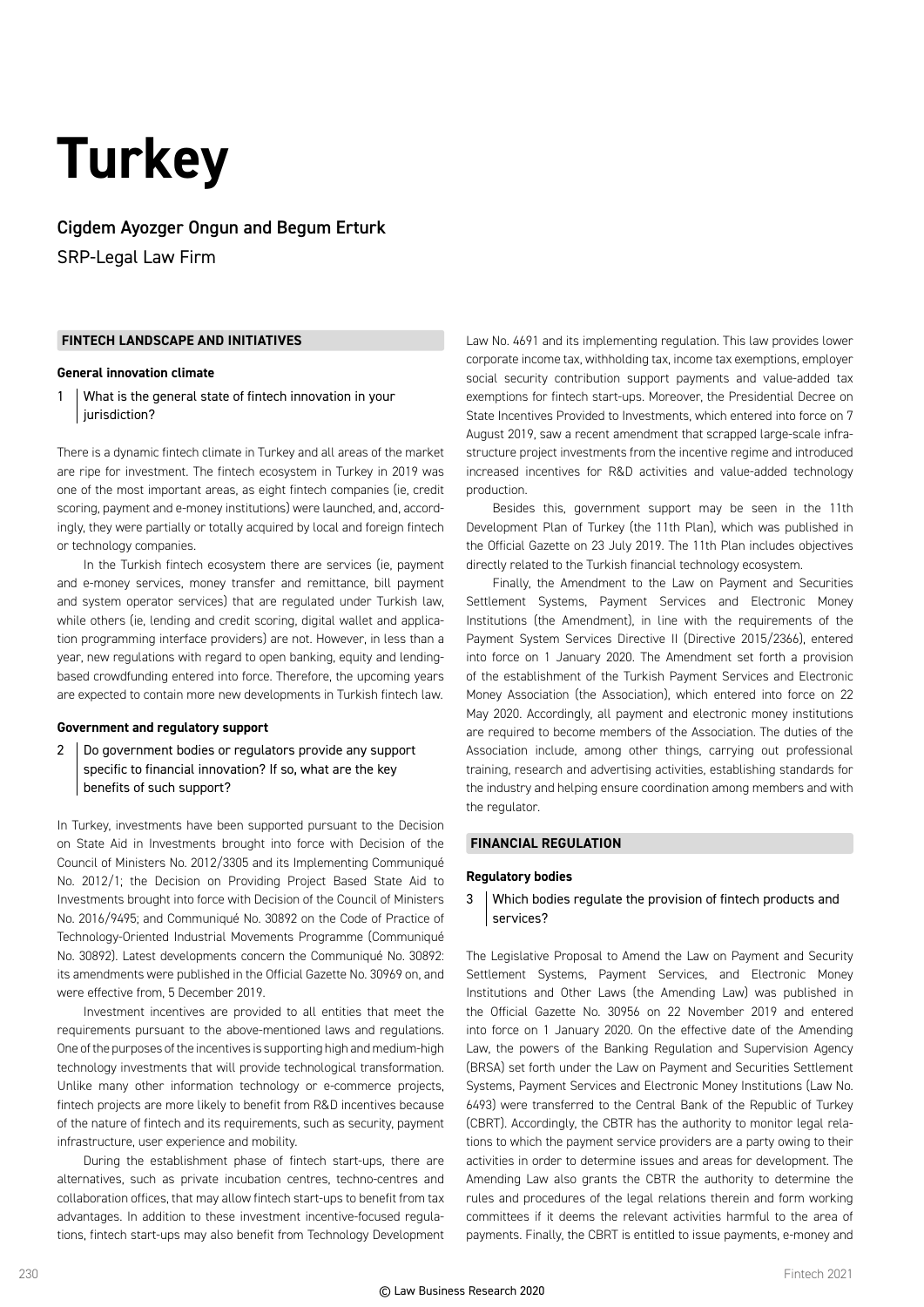system operator licences pursuant to the Law No. 6493, the Regulation on Payment Services and Electronic Money Issuance and Payment Institutions and the Communiqué on the Management and Supervision for Information Systems of the Payment E-Money Institutions.

In addition to the CBRT, the Turkish Financial Crimes Investigation (MASAK), which acts as Turkey's financial intelligence unit, effectively fights money laundering and terrorist financing (AML). MASAK checks whether financial institutions meet the requirements of AML regulations and laws. Therefore, fintech companies, such as payment service providers, cryptocurrency trading platforms and crowdfunding platforms, must fulfil their AML obligations.

#### **Regulated activities**

#### 4 Which activities trigger a licensing requirement in your jurisdiction?

A large number of financial services and activities are regulated in Turkey. Some of these activities, which trigger licensing, authorisation or registration requirements in Turkey, include, and are regulated by, the following.

- The Central Bank of the Republic of Turkey authorises payment services, invoicing services, e-money services and system operator services.
- The Banking Regulatory and Supervisory Agency issues licences for banking and finance activities, such as banking services, factoring and financial leasing services.
- The Capital Market Authority is responsible for authorising equity and lending-based crowdfunding platform services, trading and carrying out intermediation activities in securities and other capital markets instruments.
- The Ministry of Treasury and Finance authorises insurance activities.
- The Central Securities Depository of the Turkish Capital Markets provides its members with registration (public offering, etc), settlement and custody services.

#### **Consumer lending**

#### 5 | Is consumer lending regulated in your jurisdiction?

Consumer lending is regulated within the scope of the Banking Law, the Law on Bank Cards and Credit Cards, the Regulation on Credit Operations of Banks and by the Ministry of Commerce through the Consumer Law, the Regulation on Consumer Loan Agreements and the Regulation on Housing Finance Agreements.

#### **Secondary market loan trading**

 $6$  Are there restrictions on trading loans in the secondary market in your jurisdiction?

In Turkey, in principle, loans can only be provided by bank and credit institutions, which do not include payment service or e-money institutions. These banks and credit institutions must be established and authorised by the Banking Regulation and Supervision Agency. Additionally, loan-based transactions are subject to the Turkish Banking Law and regulations. Transferring a loan by way of novation (ie, discharging the original debt) will have the effect of extinguishing the Turkish law-governed security. In these cases, there is a requirement to re-establish the security for the new lender. A parallel debt structure may be a way of preventing the fall of the accessory security as a result of novation. The transfer of debts is also possible and made by an agreement between the transferor, the transferee and the debtor. The agreement does not have to be in writing. However, security providers for these debts should provide their consent in written form as well.

On the other hand, debt instruments, which can only be provided by the above-mentioned institutions, can be purchased and sold in the secondary market under the Capital Markets Law and regulations.

As the secondary regulation regarding lending-based crowdfunding has not yet been prepared by the Turkish Capital Markets Board (CMB), the situation of the trading of the funds in the secondary market, which will be provided through a lending-based crowdfunding platform, has not been determined yet.

#### **Collective investment schemes**

#### 7 | Describe the regulatory regime for collective investment schemes and whether fintech companies providing alternative finance products or services would fall within its scope.

In Turkey, the general rules and principles regarding investment funds are mainly regulated under the Capital Markets Law and regulations. In this respect, further details regarding the establishment and activities of investment funds are regulated under the Communiqué on the Principles of Investment Funds (III.52.1). Accordingly, the Investment Funds Guide clarifies the rules and principles stipulated in this Communiqué.

The regulatory regime for collective investment schemes is new, and equity and lending-based crowdfunding platforms have been highly regulated under Turkish Capital Markets Law. The Communiqué on Equity Based Crowdfunding III-35/A.1 was issued by the CMB and was published in the Official Gazette No. 30907 on 3 October 2019. As per this Communiqué, only the platforms authorised and listed by the CMB may carry out equity-based crowdfunding activities. On the other hand, a communiqué for lending-based crowdfunding platforms, has not yet been prepared and, accordingly, carrying out lending-based crowdfunding activities is not yet allowed.

#### **Alternative investment funds**

#### 8 Are managers of alternative investment funds regulated?

Alternative investment funds (AIFs) are operated and managed by portfolio management companies on behalf of their investors in exchange for a consideration, namely 'a participation share'. Managers of AIFs are subject to the Communiqué on Portfolio Management Companies and Activities of Such Companies (III-55.1) issued by the CMB.

Portfolio management companies are required to be established as joint-stock companies with the main objective of operating and managing investment funds. Compliance with certain conditions and obtaining the CMB licence as set forth under the above Communiqué are required for establishing and operating a portfolio management company (PMC). The manager can either be the founder (founding a PMC or real estate PMC (REPMC)) or hold another role in the PMC or REPMC pursuant to a portfolio management contract. Fintech companies do not fall under the scope of the legislation concerning alternative investment fund managers.

#### **Peer-to-peer and marketplace lending**

9 Describe any specific regulation of peer-to-peer or marketplace lending in your jurisdiction.

Lending activities are highly regulated by the BRSA. For instance, according to the Banking Law or the Financial Leasing Law, only the entities with a licence granted by the BRSA can legally conduct lending activities. According to the Turkish Criminal Code No. 5237, money lending and earning interest from that money without holding a licence is a crime, defined as usury, that is subject to imprisonment between two to five years and a monetary fine of an amount up to 500,000 Turkish lira.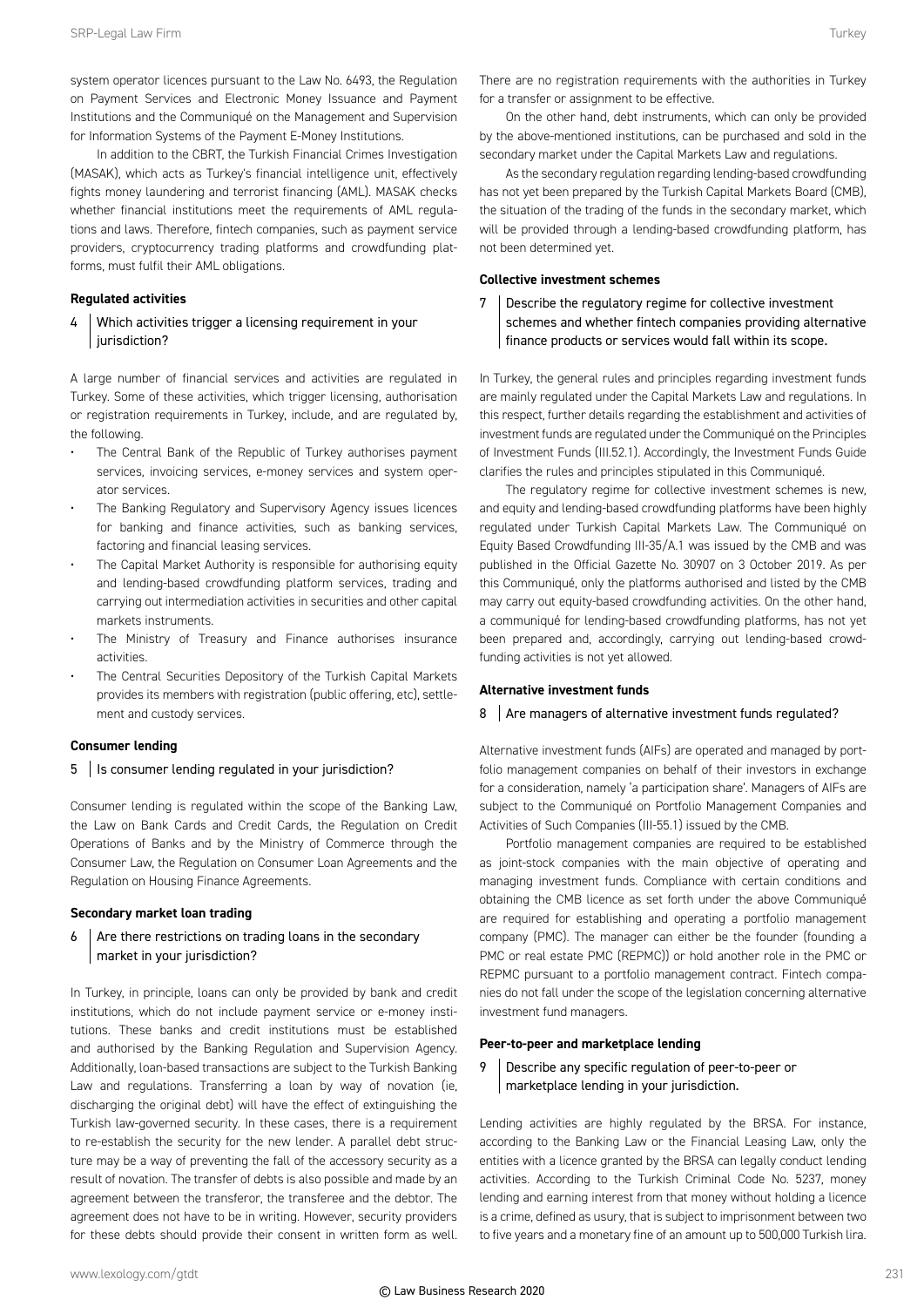In addition, lending-based crowdfunding platforms, which can be considered peer-to-peer lending, have just been regulated under Turkish Capital Markets Law. However, a communiqué for these platforms has not been prepared yet by the CMB. Accordingly, carrying out lending-based crowdfunding activities is not yet allowed.

#### **Crowdfunding**

#### 10 Describe any specific regulation of crowdfunding in your jurisdiction.

Reward-based crowdfunding platform activities are not regulated in Turkey. Donation-based crowdfunding platforms may be subject to certain regulations. Both reward- and donation-based crowdfunding platform activities have been performed by several companies in Turkey.

In addition, equity and lending-based crowdfunding platforms are highly regulated under Turkish Capital Markets Law. The Communiqué on Equity Based Crowdfunding III-35/A.1 was issued by the CMB and was published in the Official Gazette No. 30907 on 3 October 2019. According to this Communiqué, only the platforms authorised and listed by the CMB may carry out equity-based crowdfunding activities. On the other hand, a communiqué for lending-based crowdfunding platforms has not been prepared yet by the CMB. Accordingly, carrying out lending-based crowdfunding activities is not yet allowed.

#### **Invoice trading**

11 | Describe any specific regulation of invoice trading in your jurisdiction.

The accounts receivable are usually, but not always, in the form of cheques or cashier's cheques assigned or transferred to the assignee by the assignor in return for immediate payment. The Law on Financial Leasing, Factoring, and Financing Companies and its secondary regulations are the primary pieces of legislation that govern this field in Turkey.

In addition, establishing a platform to provide information and services regarding electronic invoices to merchants, is not regulated in Turkish jurisdiction. However providing services for mediating invoice payments is subject to Law No. 6493.

#### **Payment services**

#### 12 Are payment services regulated in your jurisdiction?

Payment services are regulated in Turkey under Law No. 6493. According to Law No. 6493, the following activities are defined as payment services:

- all the operations required for operating a payment account, including the services enabling cash to be placed on a payment account and cash withdrawals from a payment account;
- payment transactions, including transfers of funds from the payment account of a payment service user before the payment service provider; direct debits, including one-off direct debits, execution of payment transactions through a payment card or a similar device; and the execution of money transfers, including regular standing orders;
- issuing or acquiring payment instruments;
- money remittance;
- executing payment transaction where the consent of the payer to execute a payment transaction is given by means of any information technology or electronic telecommunication device and the payment is made to the information technology or electronic telecommunication operator, acting only as an intermediary between the payment service user and the supplier of the goods and services; and
- services for mediating invoice payments.

#### **Open banking**

13 Are there any laws or regulations introduced to promote competition that require financial institutions to make customer or product data available to third parties?

The Amending Law was published in the Official Gazette No. 30956 and dated 22 November 2019 and entered into force on 1 January 2020. The Amending Law extended the list of payment services to include 'payment initiation services' and 'account information services', which were introduced by the Directive (EU) 2015/2366 on payment services (PSD2). However, unlike the PSD2, banks are not legally required to offer third-party providers access to their customers' accounts via open application programming interfaces (APIs), at least until the CBRT issues its secondary legislation on data-sharing practices; although, a number of Turkish banks already publish their APIs to promote thirdparty developers. Foreign exchange buying and selling transactions in cash, without the use of a payment account, are not considered payment services under the scope of Law No. 6493. Therefore, to conduct these kind of transactions, there is no need to obtain any licence from the CBRT.

In addition, the Banking Regulatory and Supervisory Authority laid down the legal infrastructure of open banking with the Regulation on Banks' Information Systems and Electronic Banking Services, issued on 15 March 2020. Under this regulation, which entered into force on 1 July 2020, Turkish banks will be able to utilise open banking to carry out many activities to provide an unprecedented user experience.

#### **Robo-advice**

14 | Describe any specific regulation of robo-advisers or other companies that provide retail customers with automated access to investment products in your jurisdiction.

In Turkey, unlike other countries, there is no legal regulation specifically regarding robo-advisory or automatic consultancy. For this reason, there is no automated consultancy company that serves in an open architectural structure, can provide investment consultancy services to its customers and can act on their behalf. The institutions that are allowed to conduct consultancy activities regarding fund allocation and to provide fund advice to the participant, are portfolio management companies subject to the Turkish Capital Markets Law.

Even though automatic consultancy services are not directly available to the participant, currently, Turkish automatic consultancy products are used by companies such as pension companies.

#### **Insurance products**

#### 15 | Do fintech companies that sell or market insurance products in your jurisdiction need to be regulated?

Insurance services and, accordingly, selling insurance products are highly regulated under the Turkish Insurance Law and regulations. Companies that decide to perform these activities must obtain authorisation from the Ministry of Treasury. As the activities of insurance companies are restricted, they are not allowed to perform activities other than providing insurance services. In this respect, fintech companies must pay attention not to be considered insurance companies by facilitating activities in the insurance market.

#### **Credit references**

#### 16 Are there any restrictions on providing credit references or credit information services in your jurisdiction?

Kredi Kayıt Bürosu (KKB) offers its services not only to financial institutions, but also to individuals and the real sector through the cheque report, risk report and electronic report systems launched in January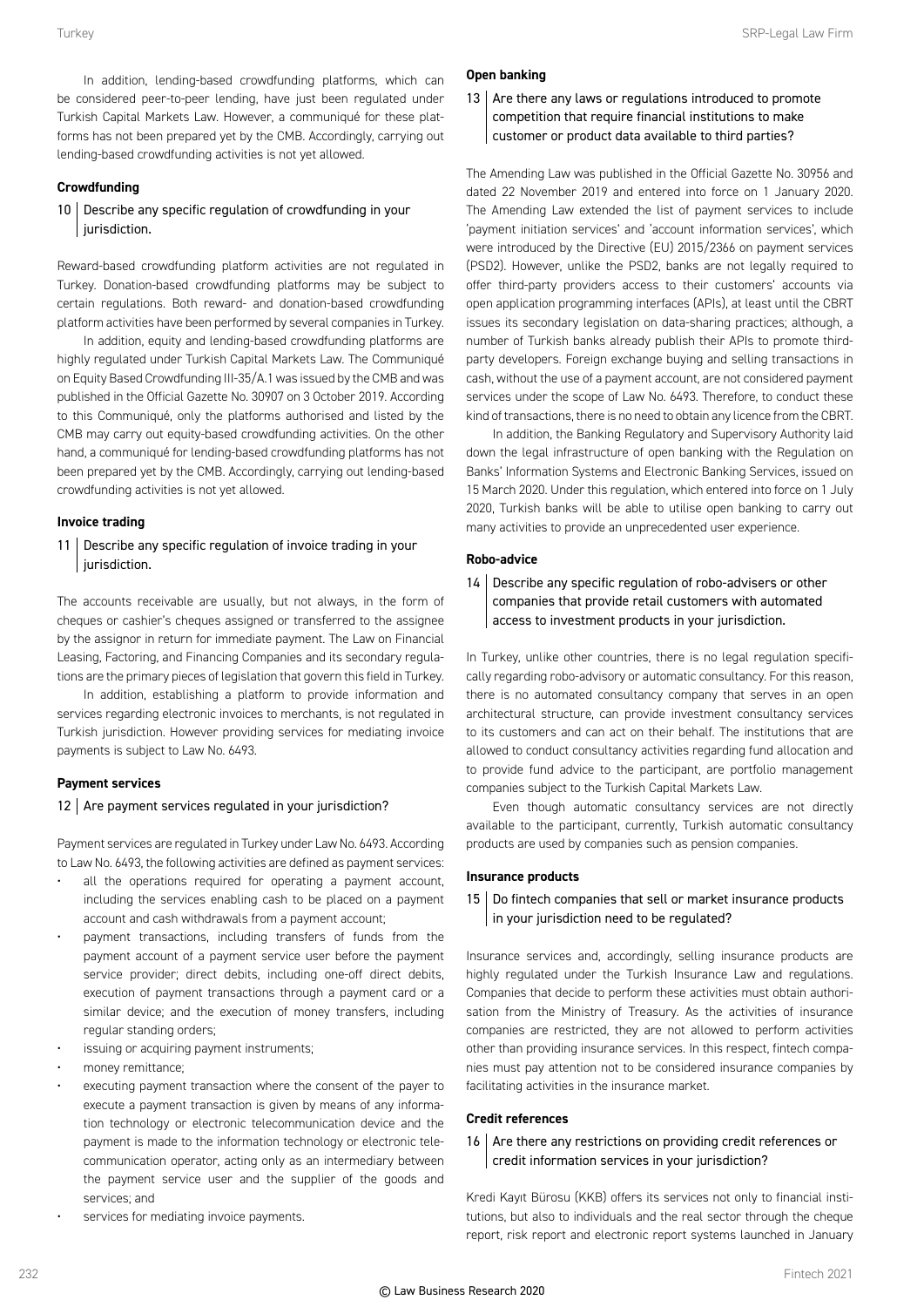2013. As of September 2014, KKB gathered its services aimed at individuals and the real sector under the umbrella of Findeks, the consumer service platform of KKB.

Providing credit references or credit information services in Turkey is a regulated activity under the Banking Law (Law No. 5411). The Risk Centre was established within the Banks Association of Turkey (TBB) for the purpose of collecting the risk data and information of clients of credit institutions and other financial institutions to be deemed eligible by the Banking Regulatory and Supervisory Board and ensuring that this information is shared with these institutions or with the relevant persons or entities themselves or with real persons and 61 private law legal entities if approved and consented to. The KKB was founded in accordance with article 73/4 of the Banking Law and it conducts all operational and technical activities through its own organisation as an agency of the Risk Centre of the TBB and provides data collection and sharing services to the 180 financial institutions that are members of the Risk Centre.

#### **CROSS-BORDER REGULATION**

#### **Passporting**

#### $17$  Can regulated activities be passported into your jurisdiction?

Regulated activities cannot be passported into Turkey as regulated in the Markets in Financial Instruments Directive II for the European Economic Area.

#### **Requirement for a local presence**

 $18$  Can fintech companies obtain a licence to provide financial services in your jurisdiction without establishing a local presence?

A fintech company is required to be incorporated and licensed in the local Turkish jurisdiction. Apart from being licensed by the Banking Regulation and Supervisory Authority, it needs to be incorporated as a corporation, with minimum capital requirements (approximately US\$170,000) and limitations on the controlling ownership of shares and share transfers.

#### **SALES AND MARKETING**

#### **Restrictions**

19 What restrictions apply to the sales and marketing of financial services and products in your jurisdiction?

The sale and marketing of financial services and products may fall under the surveillance of the Capital Markets Board (CMB) or the Banking Regulation and Supervision Agency (BRSA). The CMB's Principles on Investment Services and Activities and Ancillary Services No. III-37.1 and the BRSA's Regulation on Bank's Procurement of Support Services impose certain restrictions on financial service providers and on the vendors providing the sale and marketing of financial services in Turkey.

#### **CHANGE OF CONTROL**

#### **Notification and consent**

20 Describe any rules relating to notification or consent requirements if a regulated business changes control.

Some companies performing in the banking and finance sector, such as payment service providers, crowdfunding platforms, banks and financial institutions, that are supposed to be parties to business transactions (ie, mergers, acquisitions or share transfers) must notify the relevant authorities (ie, the Banking Regulation and Supervision Agency, the Central Bank of the Republic of Turkey and the Capital Market Authority).

#### **Anti-bribery and anti-money laundering procedures**

21 Are fintech companies required by law or regulation to have procedures to combat bribery or money laundering?

Turkish money laundering and terrorist financing legislation, namely the Law for Preventing Laundered Criminal Income (Law No. 5549) and its supplementary regulation, requires that fintech companies implement procedures to combat bribery. The appointment of a compliance officer, identity verification of account holders and reporting of suspicious transactions are commonplace requirements the regulation imposes on fintech companies. The Turkish Financial Crimes Investigation Board (MASAK), also regulates fintech products and services in terms of money laundering proceedings for crime and terrorist financing.

#### **Guidance**

 $22$  | Is there regulatory or industry anti-financial crime guidance for fintech companies?

Yes, both industry and regulatory authorities provide assistance to entities active in regulated industries. MASAK, mandated by Ministry of Treasury and Finance, provides guidance and education. MASAK has issued Sectoral Guidance Notes addressing Financial Institutions and Banks but not specifically addressing the fintech companies.

#### **PEER-TO-PEER AND MARKETPLACE LENDING**

#### **Execution and enforceability of loan agreements**

23 What are the requirements for executing loan agreements or security agreements? Is there a risk that loan agreements or security agreements entered into on a peer-to-peer or marketplace lending platform will not be enforceable?

Transferring loans is possible and is done by entering into an agreement between the transferor, the transferee and the debtor. The agreement does not have to be in writing. However, security providers for these debts should provide their consent in written form as well. The Compulsory Use of Turkish Language Law No. 805, dated 10 April 1926, requires all agreements by Turkish parties to be made in Turkish.

Loan agreements or security agreements are not allowed to be entered into on peer-to-peer or marketplace lending platforms, which have not been regulated or allowed to run yet.

#### **Assignment of loans**

24 What steps are required to perfect an assignment of loans originated on a peer-to-peer or marketplace lending platform? What are the implications for the purchaser if the assignment is not perfected? Is it possible to assign these loans without informing the borrower?

There are no registration requirements with the authorities in Turkey for a transfer or assignment of loans to be effective. However, peer-to-peer or marketplace lending platforms have not been allowed to run yet.

#### **Securitisation risk retention requirements**

 $25$  Are securitisation transactions subject to risk retention requirements?

The primary piece of legislation that governs asset-backed securities and the risk retention system and requirements that must be put in place is the Communiqué on Asset Backed Securities No. III-59.1. The originator must retain the risk.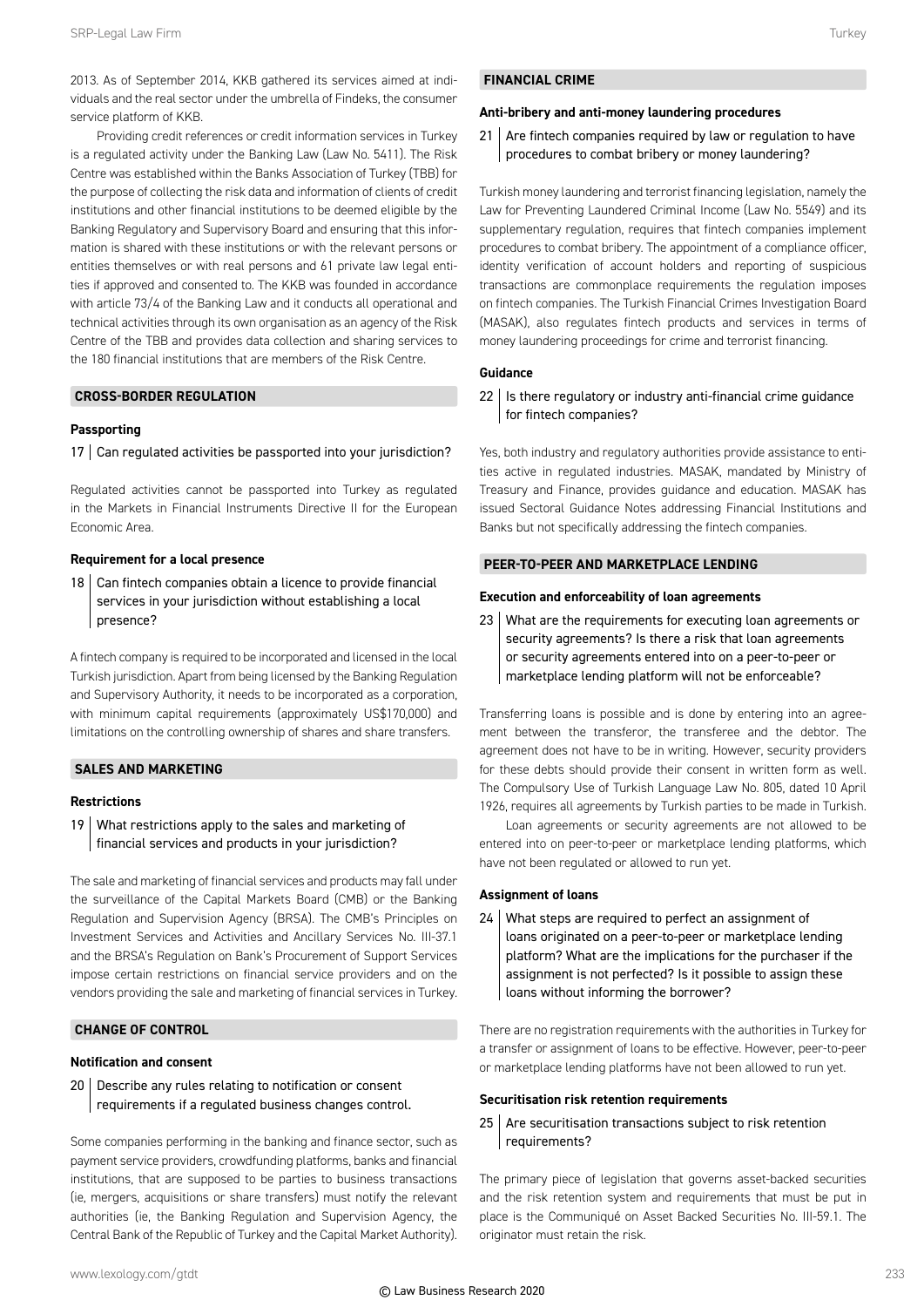#### **Securitisation confidentiality and data protection requirements**

26 | Is a special purpose company used to purchase and securitise peer-to-peer or marketplace loans subject to a duty of confidentiality or data protection laws regarding information relating to the borrowers?

There are two distinct regulations regarding the duty of confidentiality. The first piece of legislation that governs the confidentiality of banking and financial information is the Banking Law (Law No. 5411). Additionally, the Personal Data Protection Law (Law No. 6698), codified on 24 March 2016, bars and sets limitations on the disclosure, processing and transfer of personal information, which also includes borrower information.

In relation to special purpose vehicles (SPVs) being utilised for securitisation confidentiality, with the Communiqué on Principles of Venture Capital and Private Equity Investment Companies (III-48.3) there are no limitations on using these entities, but the scope of their confidentiality duties is limited to the duty of confidentiality provisions found within the Turkish Commercial Code, the Turkish Criminal Code and any bilateral agreement barring disclosure that the SPV involved in the securitisation transaction may be party to. Consequently, SPVs are not awarded any special status, and any applicable duties, including the duty of confidentiality, still remain intact.

#### **ARTIFICIAL INTELLIGENCE, DISTRIBUTED LEDGER TECHNOLOGY AND CRYPTO-ASSETS**

#### **Artificial intelligence**

 $27$  Are there rules or regulations governing the use of artificial intelligence, including in relation to robo-advice?

There are neither rules nor regulations governing the use of artificial intelligence in Turkey.

#### **Distributed ledger technology**

28 Are there rules or regulations governing the use of distributed ledger technology or blockchains?

There are neither rules nor regulations governing the use of distributed ledger technology or blockchains. However, distributed ledger technology and blockchains have recently started to be used in various sectors, including banking and finance sector. Therefore, they are not forbidden.

#### **Crypto-assets**

 $29$  Are there rules or regulations governing the use of cryptoassets, including digital currencies, digital wallets and e-money?

There are neither rules nor regulations governing the use of cryptoassets, cryptocurrencies or digital wallets. However, the Turkish Financial Crimes Investigation Board published an updated guidebook that states that fund transfers made to intermediary institutions for the purpose of purchasing crypto-assets (ie, bitcoin) will no longer automatically be considered a suspicious movement of funds and will be analysed on a know your customer basis. This represents a more flexible approach towards crypto-assets. In addition, the Turkish Banking Regulation and Supervision Agency explicitly states within its public announcement No. 2013/32 that crypto-assets are not to be considered as e-money.

The use of digital wallets is allowed, but there are no rules or regulations governing this tool.

Finally, e-money, which is regulated under Law No. 6493 on Payment and Securities Settlement Systems, Payment Services and Electronic Money Institutions, can only be issued by e-money institutions authorised by the Central Bank of the Republic of Turkey.

#### **Digital currency exchanges**

30 Are there rules or regulations governing the operation of digital currency exchanges or brokerages?

The Turkish Capital Markets Law and regulations govern the operation of digital currency exchanges and brokerages. However, neither cryptocurrencies nor crypto-assets can benefit from these rules and regulations.

#### **Initial coin offerings**

 $31$  Are there rules or regulations governing initial coin offerings (ICOs) or token generation events?

Neither initial coin offerings nor security token offerings are allowed in Turkey. However, cryptocurrency trading platforms are allowed.

#### **DATA PROTECTION AND CYBERSECURITY**

#### **Data protection**

32 What rules and regulations govern the processing and transfer (domestic and cross-border) of data relating to fintech products and services?

The Personal Data Protection Law, the Regulation on the Erasure, Destruction, or Anonymisation of Personal Data and the other secondary regulations are the main laws that regulate personal data processing activities (ie, collection, domestic and cross-border transfers, destruction and protection) for all sector players, including fintech companies.

On the other hand, payment service providers must obtain a Payment Card Industry Data Security Standard certificate and comply with its principles and procedures, which also include rules regarding data erasure, transfer, destruction and processing. Moreover, they must keep all data in Turkey under the Communiqué on the Administration and Auditing of Payment Institutions and Electronic Money Institutions' Information Systems.

Finally, there are personal data protection and privacy-specific provisions in other laws and regulations, such as the Turkish Banking Law and Turkish Capital Markets Law.

#### **Cybersecurity**

#### 33 What cybersecurity regulations or standards apply to fintech businesses?

Article 31 of Law No. 6493 on Payment and Securities Settlement Systems, Payment Services and Electronic Money Institutions levies the duty to uphold a secure information technology system on the licensed payment service provider. Additionally, the Communiqué on the Administration and Auditing of Payment Institutions and Electronic Money Institutions' Information Systems sets clear regulatory standards applicable to fintech businesses.

The Communiqué on Principles Applicable to Banking Information Systems Management published by the Banking Regulation and Supervision Agency also regulates the field of cybersecurity applicable to financial institutions, however, it does not govern payment service providers and e-money institutions. Additionally, the Electronic Communications Law also governs the issue of cybersecurity pertinent to businesses active in the fintech industry, namely with its supplemental Regulation titled Network and Information Security in the Electronic Communications Industry published in the Official Gazette No. 29059 on 13 July 2014.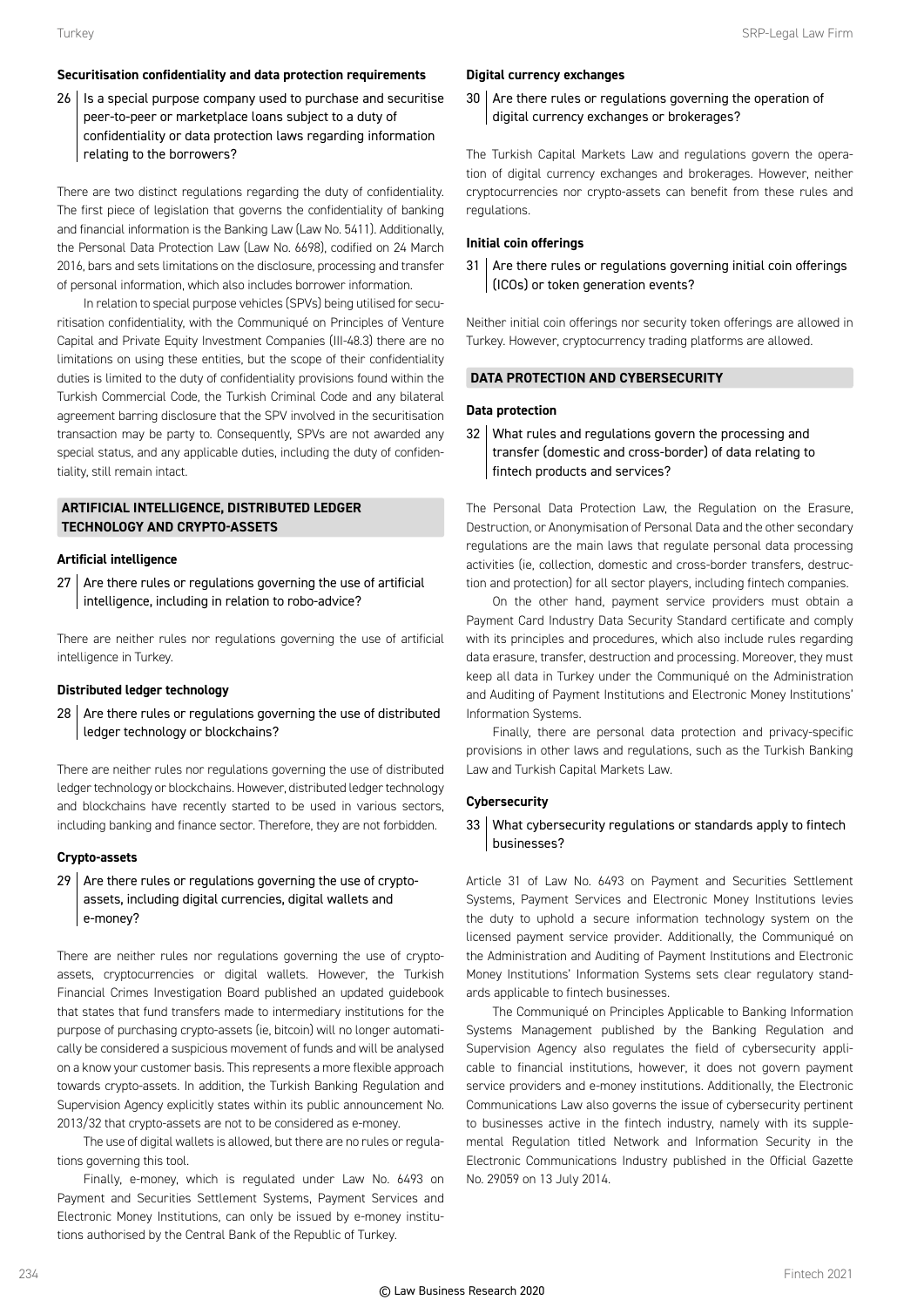#### **Outsourcing**

 $34$  Are there legal requirements or regulatory guidance with respect to the outsourcing by a financial services company of a material aspect of its business?

Outsourcing limitations exist in two areas. One is related to outsourcing where the outsourcing also needs to carry the qualifications and standards that are required from the entity (the licensed outsourcer, in other words, the payment service provider) that is being licensed. This is detailed within the Law No. 6493 on Payment and Securities Settlement Systems, Payment Services and Electronic Money Institutions and its secondary regulations.

The second legal requirement concerns outsourcing services pertinent to personal data and transferring personal data abroad. There exists red tape for transfers abroad: practically a de facto rule requiring all processing activities be performed within Turkey.

#### **Cloud computing**

#### $35$  Are there legal requirements or regulatory guidance with respect to the use of cloud computing in the financial services industry?

There are no specific requirements focused on the use of cloud computing. However, depending on where the cloud data is physically located, the use of cloud computing may be restricted, forbidden or conditioned.

For instance, the Personal Data Protection Law (Law No. 6698) regulates the personal data transfer in two subsections concerning transfers within Turkey and transfers out of Turkey, respectively. Therefore, depending on where cloud data is physically located, the relevant requirements and conditions must be fulfilled. For instance, if there is a cross-border personal data transfer generated from the use of cloud computing, the data controller may be obliged to enter into an agreement with the cloud computing service provider and apply to the Personal Data Protection Board to get its authorisation.

According to the Communiqué on the Management and Supervision for Information Systems of the Payment Institutions and E-Money Institutions, institutions are obliged to have their information systems located in Turkey and cloud computing must be within the scope of these systems.

In addition, pursuant to the Information Systems Management Communiqué No VII-128.9 published by the Capital Markets Board, companies, institutions and other legal entities are obliged to have their information systems located in Turkey (cloud computing is included in the scope of these systems). The legal entities listed in the Communiqué include publicly held companies, stock markets and capital markets institutions.

Finally, according to the Regulation on Bank Information Systems and Electronic Banking Services, customer data may not be transferred abroad without the explicit request of the customer. Owing to this regulation, the use of cloud computing services that have servers located abroad may be problematic in terms of banking services, as the use of cloud computing services with servers located abroad is regarded as data transfer abroad by Law No. 6698.

#### **INTELLECTUAL PROPERTY RIGHTS**

#### **IP protection for software**

36 Which intellectual property rights are available to protect software, and how do you obtain those rights?

Unlike common law jurisdictions that offer patent protection to softwareimplemented inventions and upon the fulfilment of certain criteria, even business methods, Turkey does not afford patent protection to softwareimplemented inventions and business methods. Copyright protection is the method that can be utilised for protecting the ownership of rights over software.

If a copyrighted work such as a piece of software is created, it is not compulsory to register it, and one owns the copyright and the protection at the time it is created or made public. Nevertheless, there is a non-compulsory registry system at the General Directorate of Copyright of the Ministry of Culture and Tourism that requires little proof. The general protection period is the lifetime of the author plus 70 years.

There is no application similar to that of a patent application that is required of a copyright holder.

Software and programs are classified in the class 09 in the Turkish Classification System published on the Turkish Patent and Trademark Authority's website; however, each piece of software may contain characteristics of more than one specific class and this should be taken into consideration.

#### **IP developed by employees and contractors**

37 Who owns new intellectual property developed by an employee during the course of employment? Do the same rules apply to new intellectual property developed by contractors or consultants?

In principle, pursuant to the Industrial Property Law (Law No. 6769), unless otherwise agreed upon because of special contracts made between the parties (employer and employee) or the nature of work, the rights to designs made by employees shall belong to the employer according to employees' job descriptions and obligations arising from the labour contract; or owing to the experiences and operations of business organisation.

For an invention to qualify as an 'employee service invention', it must be realised during the course of employment. The employee is obliged to report the invention to his or her employer in writing without delay. Additionally, free inventions that are the employee's inventions outside the scope of employee service inventions are also subject to reporting obligations for employees, who must make a declaration of the invention to their employer if the invention is made during their employment contract.

#### **Joint ownership**

#### $38$  Are there any restrictions on a joint owner of intellectual property's right to use, license, charge or assign its right in intellectual property?

Certain restrictions and joint ownership provisions exist, both for copyright and patents. For copyright, joint ownership provisions and restrictions find form within the Law on Intellectual and Industrial Rights (Law No. 5846). For patents, Law No. 6769 provides that joint ownership is permissible and imposes restrictions upon the patent holders of IP rights.

Pursuant to Law No. 6769, if an invention is made by more than one person, each of the inventors may apply for a patent and these inventors shall be granted joint ownership.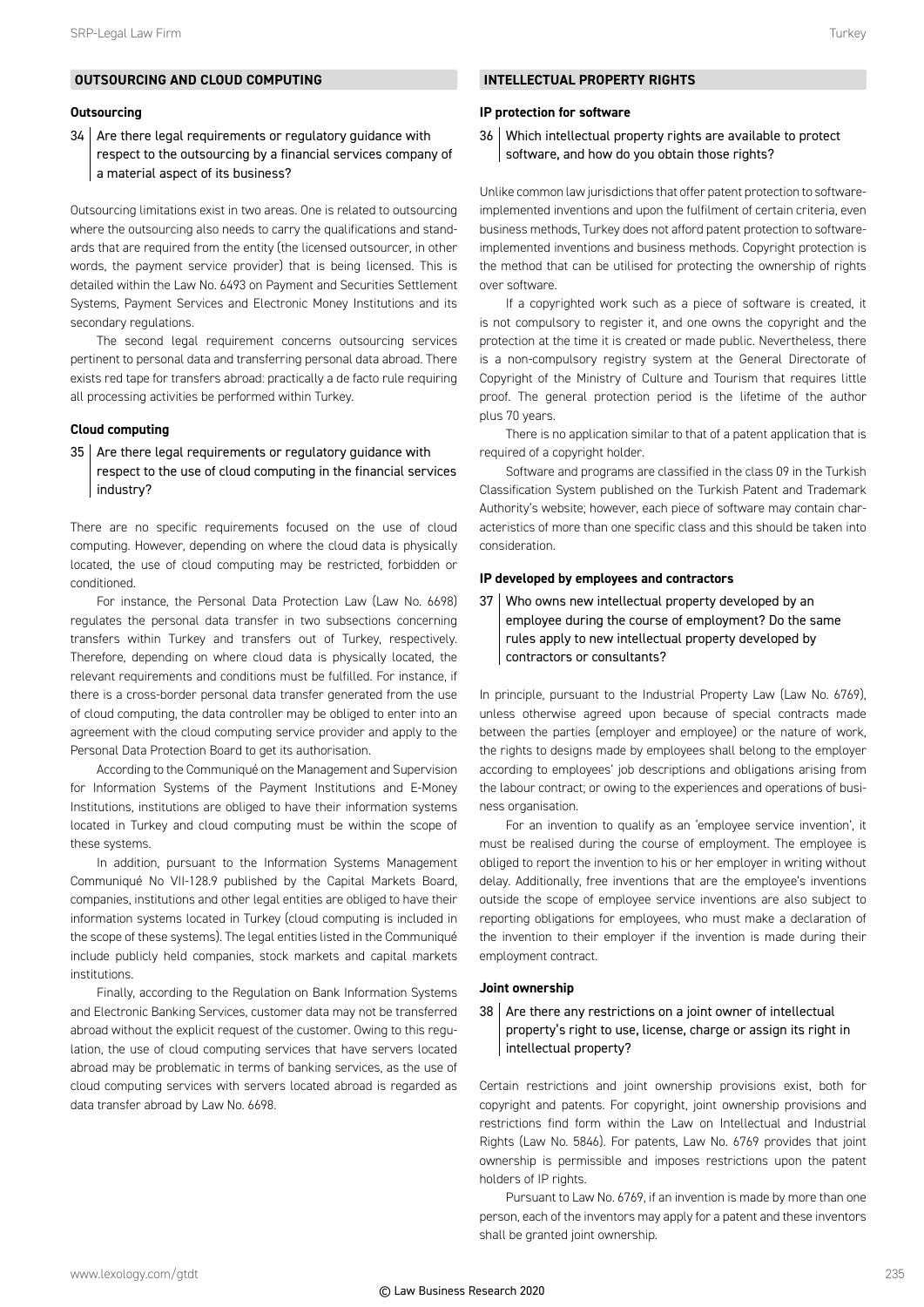If the design application or design belongs to more than one person, the partnership claim on the right shall be determined pursuant to the agreement concluded between the parties, and if there is no such agreement between the parties, it is determined in accordance with the provisions related to joint ownership in the Turkish Civil Code No. 4721.

For a patent licence to be granted to third parties in relation to the use of an invention, each of the right owners must grant permission unanimously. Even in the case of joint ownership, the rights of the owners may not be separated in relation to patent application or patent assignment. Additionally, in the case of joint ownership, the right owners may assign a joint representative.

Finally, according to Law No. 5846, if a work is created by more than one author and if the work is of an inseparable nature, joint ownership shall be assumed and the provisions regarding ordinary partnerships stipulated under Turkish Obligations Law No. 6098 shall apply.

#### **Trade secrets**

#### 39 How are trade secrets protected? Are trade secrets kept confidential during court proceedings?

Trade secrets are protected under several Turkish regulations, including the Turkish Criminal Code.

Duties of confidentiality are established for a variety of parties, including but not limited to, board members, shareholders, proxies, auditors, employees and contractors. Trade secrets, such as technical production secrets, production methods, and research and development plans, are protected also under Law No. 6769.

According to Turkish Commercial Law No. 6102, the protection of trade secrets is stipulated as unfair competition, and persons that act in violation of the confidentiality obligation regarding trade secrets and disclose trade secrets in bad faith; and employees, representatives and other contractors that deceive employers into providing trade secrets, shall be subject to an administrative sanction or imprisonment of up to two years. In addition, pursuant this Law, employers may request pecuniary and non-pecuniary damages from persons that violate the confidentiality obligation and non-competition obligation, causing unfair competition.

As for the protections offered during litigation processes where court records become public knowledge, the Turkish Civil Procedure Code shall apply. Pursuant to Law No. 6100, parties that act in bad faith and unreasonably utilise litigation proceedings to have access to trade secrets shall be subject to part of a or whole retainer fee in addition to a disciplinary fine.

#### **Branding**

 $40$  What intellectual property rights are available to protect branding and how do you obtain those rights? How can fintech businesses ensure they do not infringe existing brands?

There are no specific regulations on intellectual property protection regarding fintech innovations. Intellectual and industrial property rights are generally protected by Law No. 5846 on Intellectual and Artistic Work and Law No. 6769. If fintech products or services are subject to industrial property rights (ie, a trademark or patent), a patent or trademark is required to be registered before the Turkish Patent and Trademark Office. However, there is no registration requirement in terms of intellectual rights.

According to the Law No. 5846, ownership of a fintech innovation will belong to its first creator and he or she will be deemed as an author. If an employee creates an innovation during the employment contract, the author will be his or her employer. The duration of the IP right is the life of the author plus 70 years.

#### **Remedies for infringement of IP**

41 What remedies are available to individuals or companies whose intellectual property rights have been infringed?

According to Law No. 5846, authors whose intellectual property rights have been violated may:

- file a civil lawsuit regarding the prohibition of the infringement;
- file a civil lawsuit regarding the prevention of infringement;
- request compensation; or
- file a criminal lawsuit.

According to Law No. 6769, persons whose rights are being violated may:

- file a civil lawsuit regarding probable infringement;
- file a civil lawsuit to cease infringement;
- file a civil lawsuit regarding the removal of infringement and request compensation; or
- request for necessary precautions to be taken.

#### **COMPETITION**

#### **Sector-specific issues**

 $42$  Are there any specific competition issues that exist with respect to fintech companies in your jurisdiction?

Since 2018, Turkish Competition Authority (TCA) has rendered decisions in favour as well as against fintech companies. Recently, the TCA made a series of decisions that may potentially affect the market structure and the nature of competition in payment systems. Essentially, those decisions are based on the re-evaluation of earlier granted exemptions for certain services of the Interbank Card Centre (BKM). In brief, the TCA found that the BKM's digital wallet, BKM Express, is not qualified for exemption as its restrictive effects on competition outweigh the benefits to general welfare, and the TCA ordered the BKM to stop BKM Express services no later than 30 June 2020.

#### **TAX**

© Law Business Research 2020

#### **Incentives**

 $43$  Are there any tax incentives available for fintech companies and investors to encourage innovation and investment in the fintech sector in your jurisdiction?

There exists a variety of tax incentives that are applicable to entities that are active in the technology industry, albeit these incentives are not exclusive to the fintech industry and under most circumstances an entity's entitlement to these incentives requires that a sectoral analysis of the applicant be performed on a case-by-case review.

According to Law No. 4691 on Technology Development Zones, the fintech companies located in technoparks can benefit from numerous tax incentives, including exemption from corporate tax, income tax and VAT. In addition, if fintech companies are essentially research and development companies, these companies have the right to deduct 50 per cent of the social security premium exemption for its employees for a period of five years. Further, under the same law, a taxpayer whose primary place of business is located within a designated tech zone shall be excluded from the duty of paying corporate tax and income tax until 31 December 2023.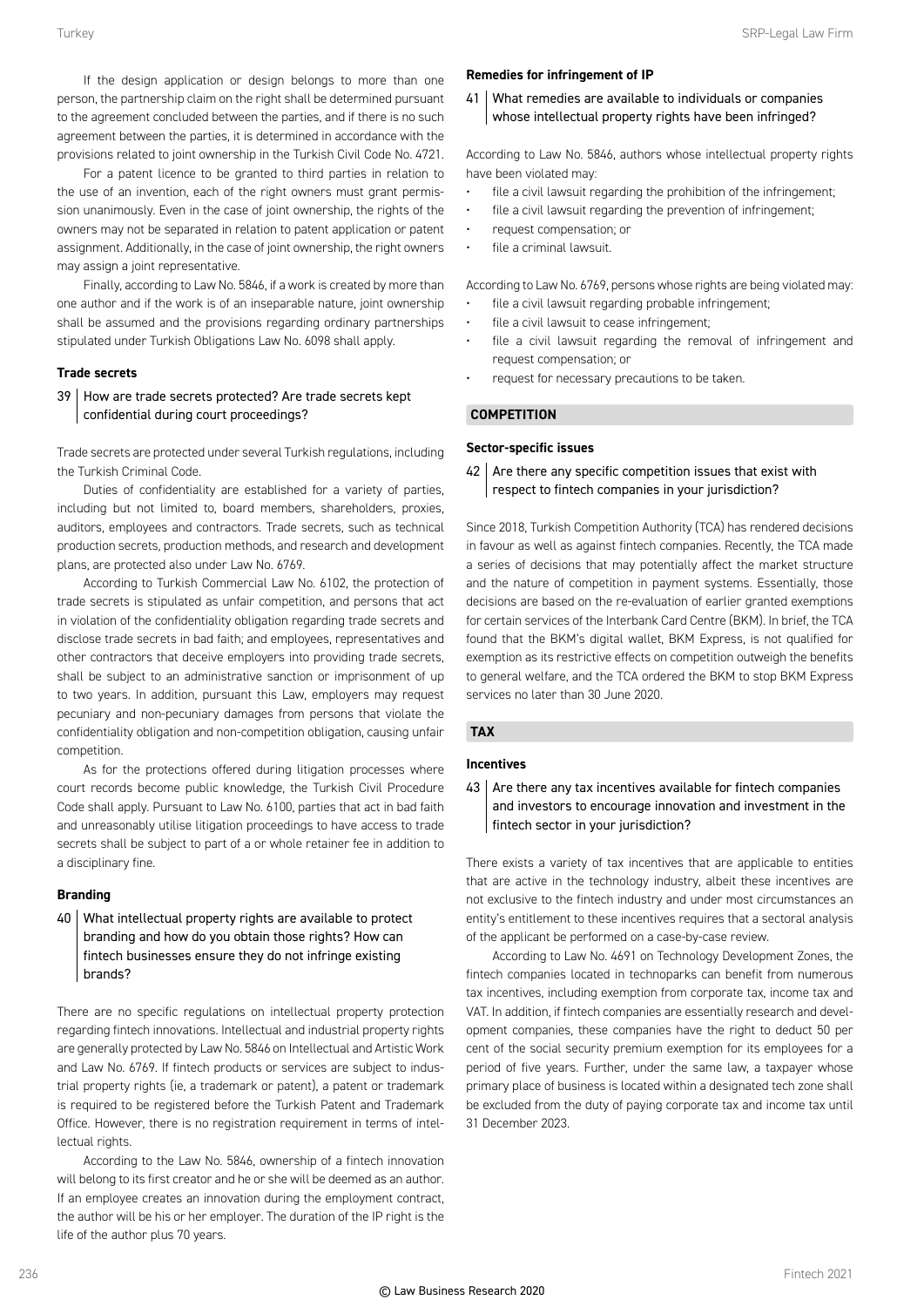#### **Increased tax burden**

 $44$  Are there any new or proposed tax laws or guidance that could significantly increase tax or administrative costs for fintech companies in your jurisdiction?

A new digital service tax was introduced with the Law on the Digital Service Tax and Amendments on Certain Laws and Decree No. 375, which was published in the Official Gazette on 7 December 2019 and became effective after three months following its publication. Revenue gained from the activities that fall under the definition of digital services and intermediary services provided in the digital environment shall be subject to digital service tax. Taxpayers exceeding a revenue threshold of €750 million in global revenue and 20 million lira in local revenue will be subject to a digital service tax at a rate of 7.5 per cent.

The transactions carried out by the fintech companies that fall within the scope of the Law on Payment and Securities Settlement Systems, Payment Services and Electronic Money Institutions are subject to banking insurance and transaction tax (BITT) at a rate of 5 per cent in general (although some transactions are subject to 1 per cent or 0 per cent BITT).

#### **IMMIGRATION**

#### **Sector-specific schemes**

45 What immigration schemes are available for fintech businesses to recruit skilled staff from abroad? Are there any special regimes specific to the technology or financial sectors?

There is no specific immigration scheme for fintech businesses to recruit staff from abroad. However, in the Turkish legal framework, there are several laws and regulations for immigration schemes to recruit skilled staff from abroad. The main regulations are the Turkish Citizenship Law, the Law on Foreigners and International Protection, the International Labour Law, the Law on Work Permits for Foreigners and the Law on Residence and Travel of Foreigners in Turkey.

Persons that provide significant investment and employment opportunities or are expected to provide significant improvements to the technology and sciences sector, can receive Turkish citizenship under the Turkish Citizenship Law.

As for work permits, industries that require specific expert employment or a qualified executive candidate be appointed to director positions, auditor positions that require the supervision of technical and administrative standards, or any other personnel that might be classified as key personnel will be eligible to receive a residency and work permit.

#### **UPDATE AND TRENDS**

#### **Current developments**

46 Are there any other current developments or emerging trends to note?

A spirited and developing fintech industry exists in Turkey. Even though there are no specific definitions of crypto-assets in key legislation, there are no restrictions on engaging in these cryptocurrency transactions in Turkey. There have been developments in the legal and regulatory landscape for equity-based crowdfunding, payments, open banking and the protection of personal data. The recent Amendment to the Law on Payment and Securities Settlement Systems, Payment Services and Electronic Money Institutions reorganised the regulatory framework in the payment and electronic money services and introduced new definitions of account information services and payment initiation services



Cigdem Ayozger Ongun cigdem@srp-legal.com

Begum Erturk begum.erturk@srp-legal.com

42 Maslak A27/8 Maslak 34398 Istanbul **Turkey** Tel: +90 212 4014401 www.srp-legal.com

in line with the Directive (EU) 2015/2366 on payment services. This Amendment is expected to enable the entry of new players to the fintech market, increase cooperation with the banking sector and facilitate the development of fintech sector in Turkey.

#### **Coronavirus**

47 What emergency legislation, relief programmes and other initiatives specific to your practice area has your state implemented to address the pandemic? Have any existing government programmes, laws or regulations been amended to address these concerns? What best practices are advisable for clients?

During the covid-19 outbreak, certain relief regulations have been stipulated. These include changes to labour law, commercial law, tax law and finance law, such as amendments to working conditions, credit opportunities, supportive payments to be made to employees, profit distribution regulations and the practicalities and delays relating to tax payments. Civil and criminal proceedings and enforcement proceedings have been postponed and institutions have started to accept online applications only. However, this has not hindered the application of laws. Although some sectors have been adversely affected, some companies within specific sectors have considerably profited during this period.

In Turkey, the online education, fitness application, mobile retail and domestic grocery sectors have profited most during this period, whereas the most negatively affected are airlines, entertainment businesses and transport services.

According to the regulations stipulated under tax and finance laws, if a company's activity decreases by one-third and the company is in a poor financial state, we advise that these companies take advantage of the relevant regulations adopted following the covid-19 outbreak.]